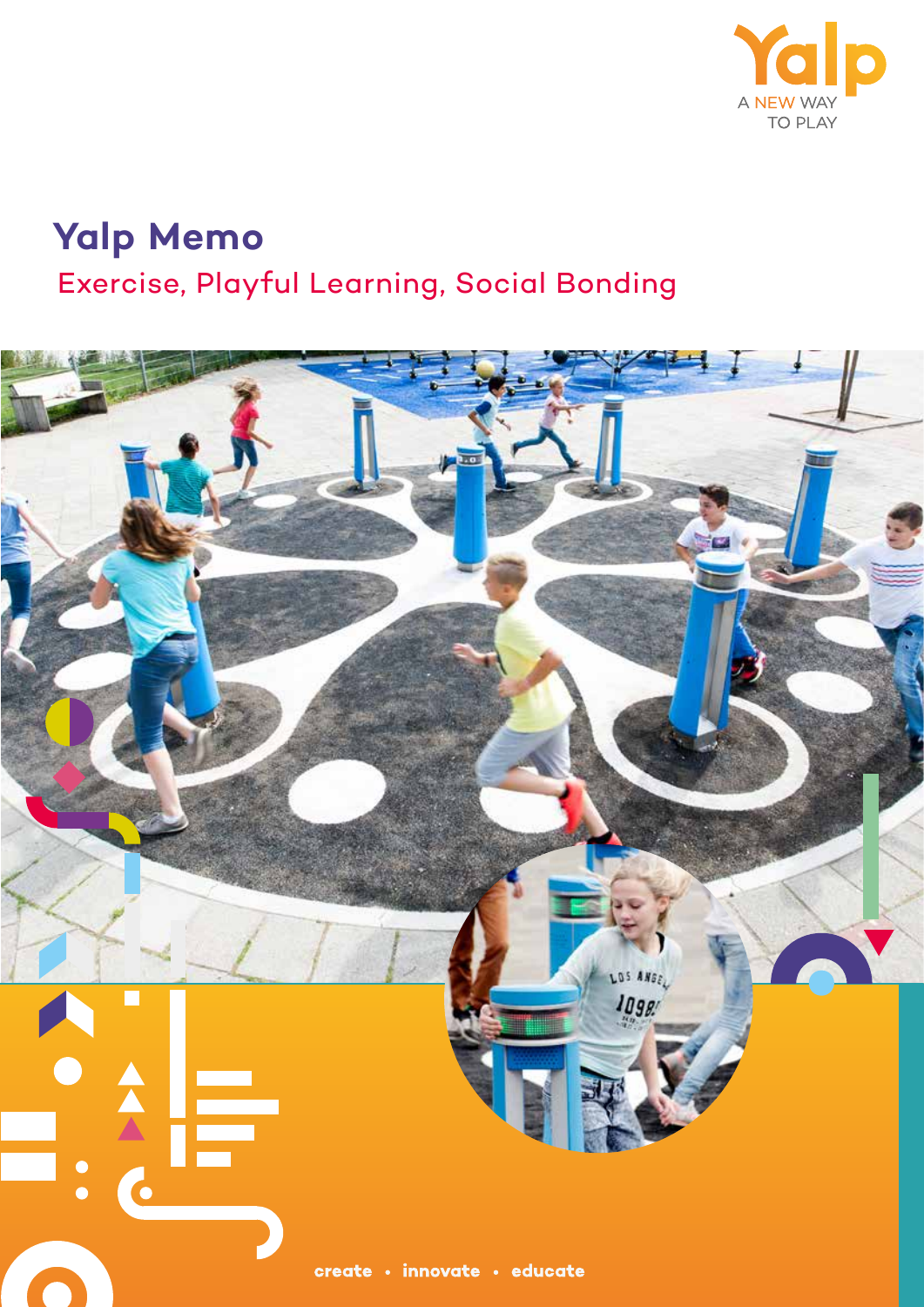ılı.

# **What is the Yalp Memo?**

Although foremostly an exciting and fun playset that gives kids (and adults) plenty of physical challenge, Yalp Memo also contains an educative dimension.

The balanced mix between being fun and physically challenging is achieved through the fun and sporty games. But it also has math and memory games which train the brain.

Thanks to its built in wireless internet connection, new Yalp Memo games are added ongoingly.



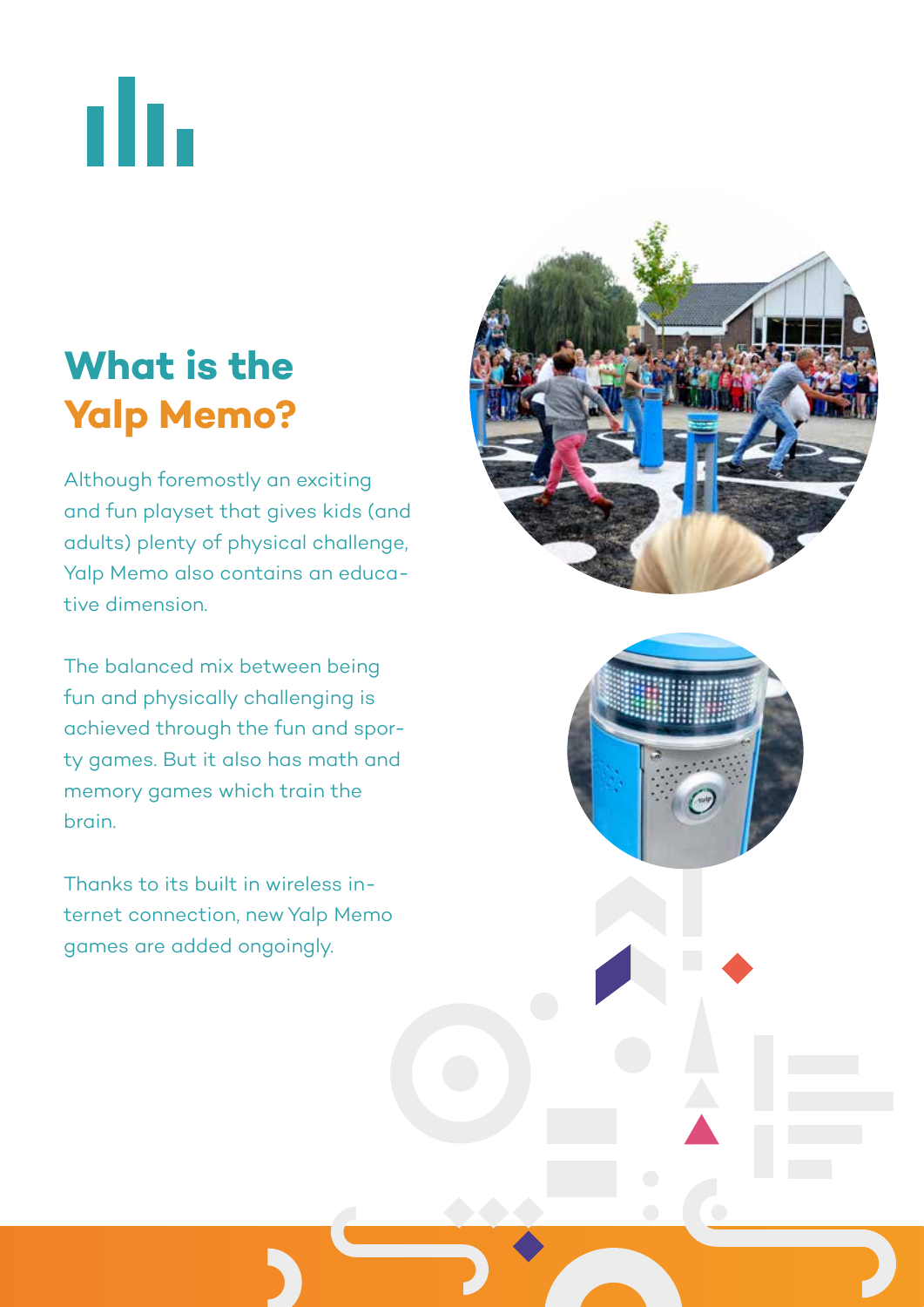

## **Why place Yalp Memo?**

The Yalp Memo is a great choice for any **School, Public Area** or **Leisure or Recreation** facility. It's novel and great fun for large groups - as well as individuals. It is freely accessible and inclusive. Yalp Memo features both sporty and brain-training games.

Yalp Memo is best suited for a nice open space. Although still quite compact at 8 meters in diameter, the Yalp Memo allows for the entertainment of large groups.

Facility managers can **adjust play times, volume setting**, and ensure the most popular games are played. Parents love sending their kids off to play on the Yalp Memo because it gets them off their hinds and lets them make new friends!



#### **The Games:**

**The Yalp Memo comes with 5 games pre-installed. New games are constantly developed and added the database. These are updated to your Memo automatically - free of charge! Here's a few examples of the pre-installed games:** 



**Tag:** A real sporty game! Each players chooses a colour, and has 'her' colour as soon as possible. Beware: Time will decrease with each round! Who can touch the most posts?!



**Memory:** A classic - a great multiplayer as well. Competitive and quer the symbols in their own color. Remember where all the symbols are hidden, use your brain to win!



**Matty:** Solve math equations together with your friends. A math equation appears on every post. Adjust and correct the equations on every post. Try to reach higher levels by working together!